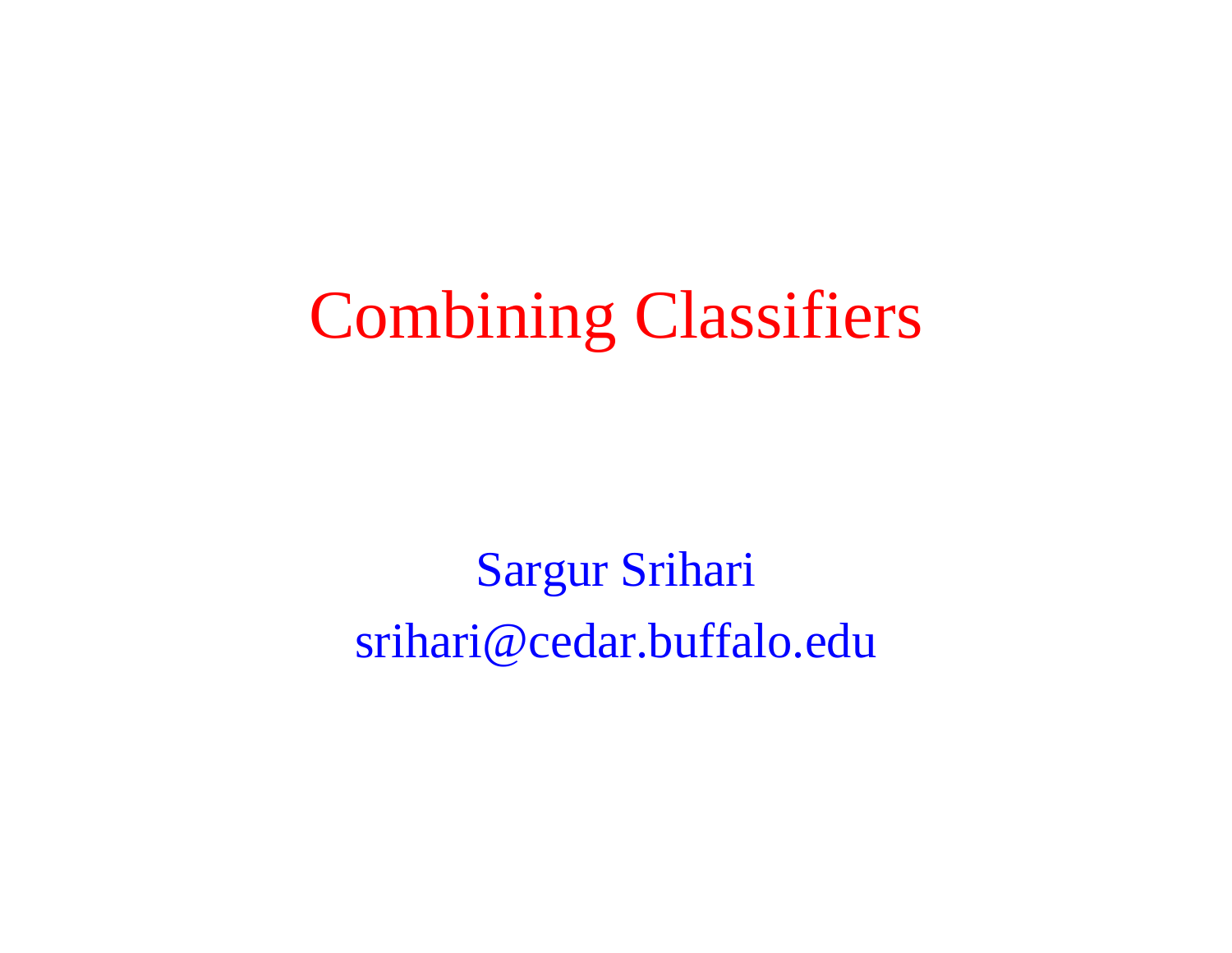# Synononyms for the Topic

- "Mixture of Experts"
- "Ensemble Classifiers"
- "Modular Classifiers"
- "Pooled Classifiers"
- "Combining Models"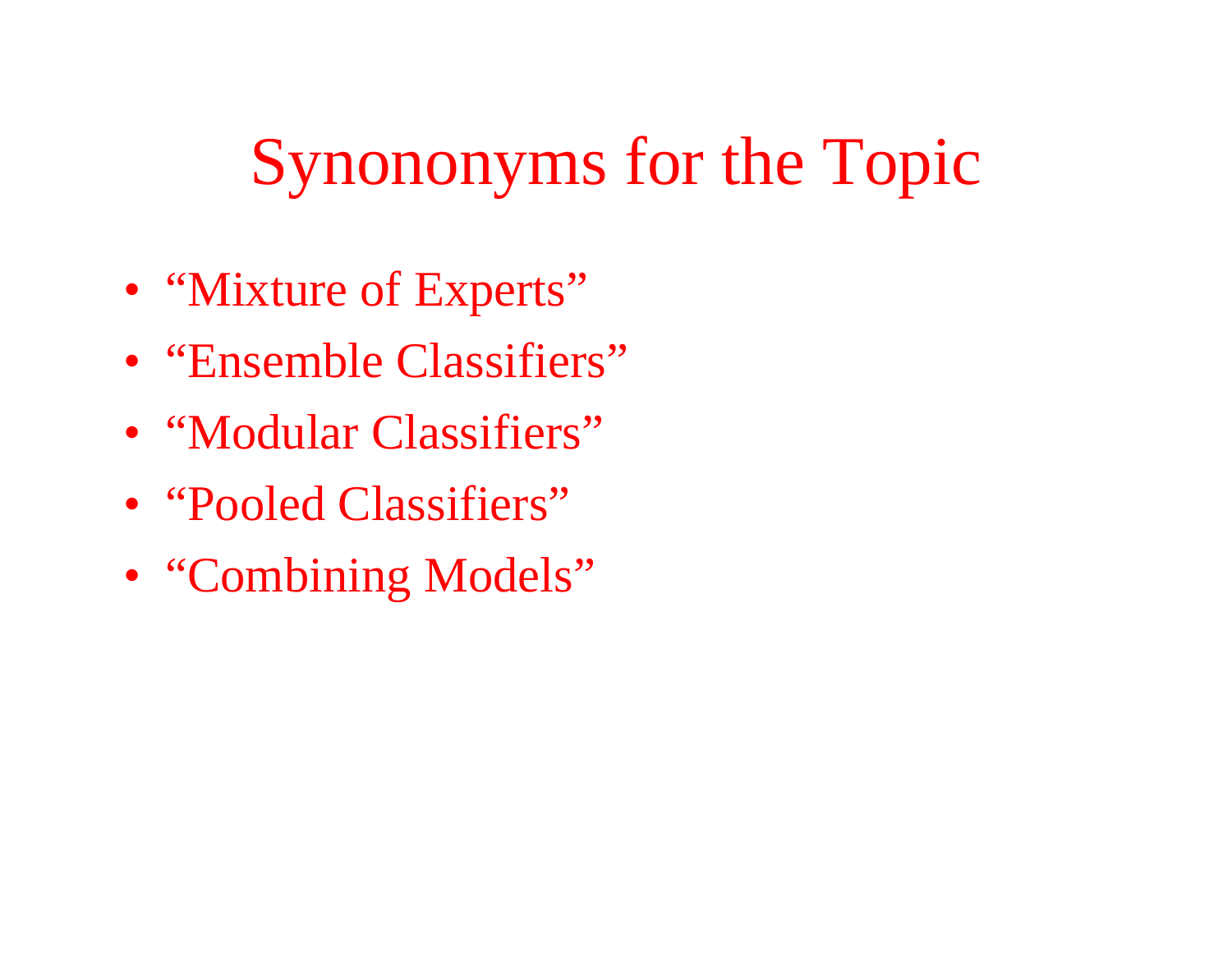# Typical Scenario



Application in Biometrics: Several Modalities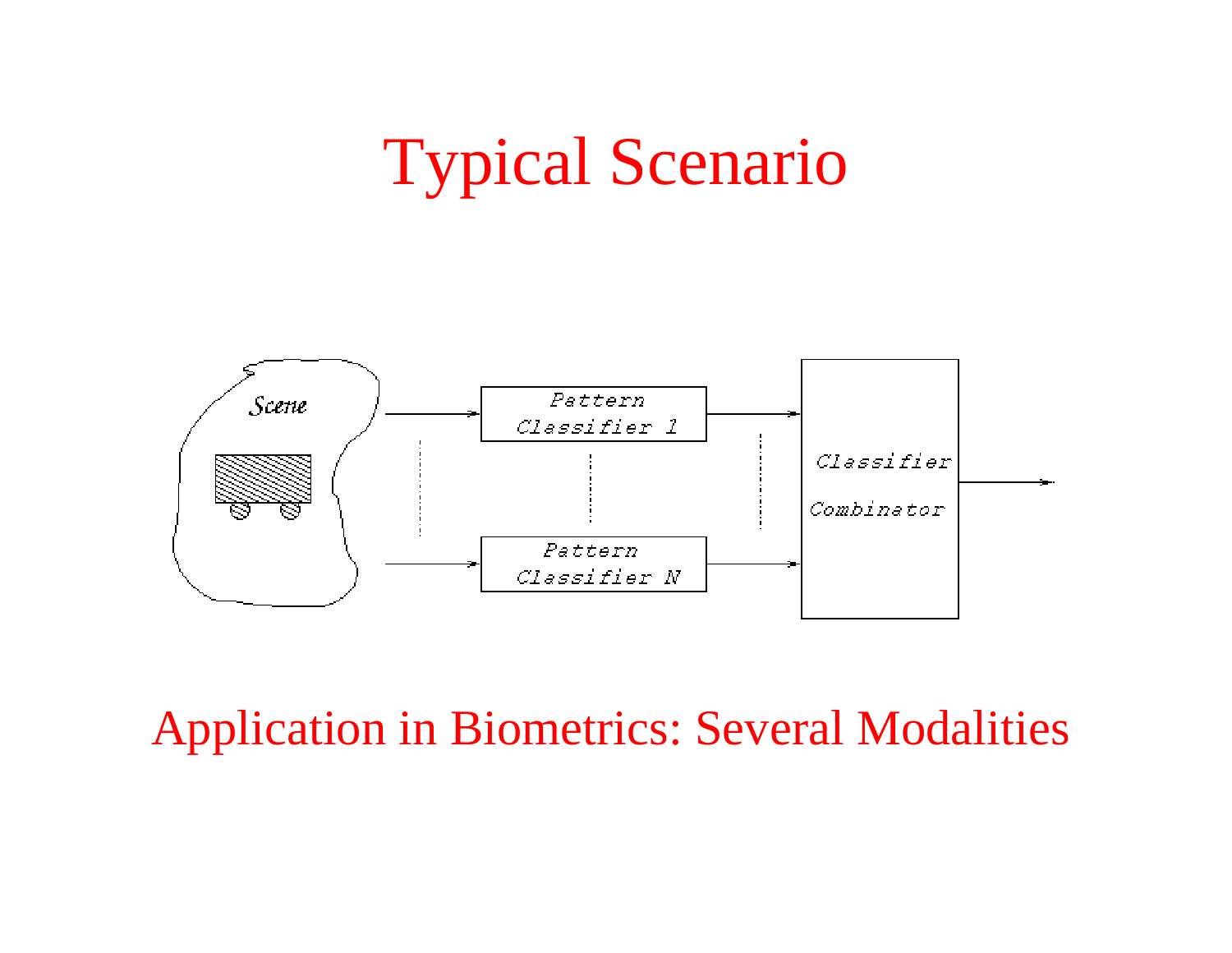# Two Approaches

1. Component Classifiers with Discriminant Functions

Use a principled statistical approach

2. Component Classifiers without Discriminant Functions

Several heuristics are available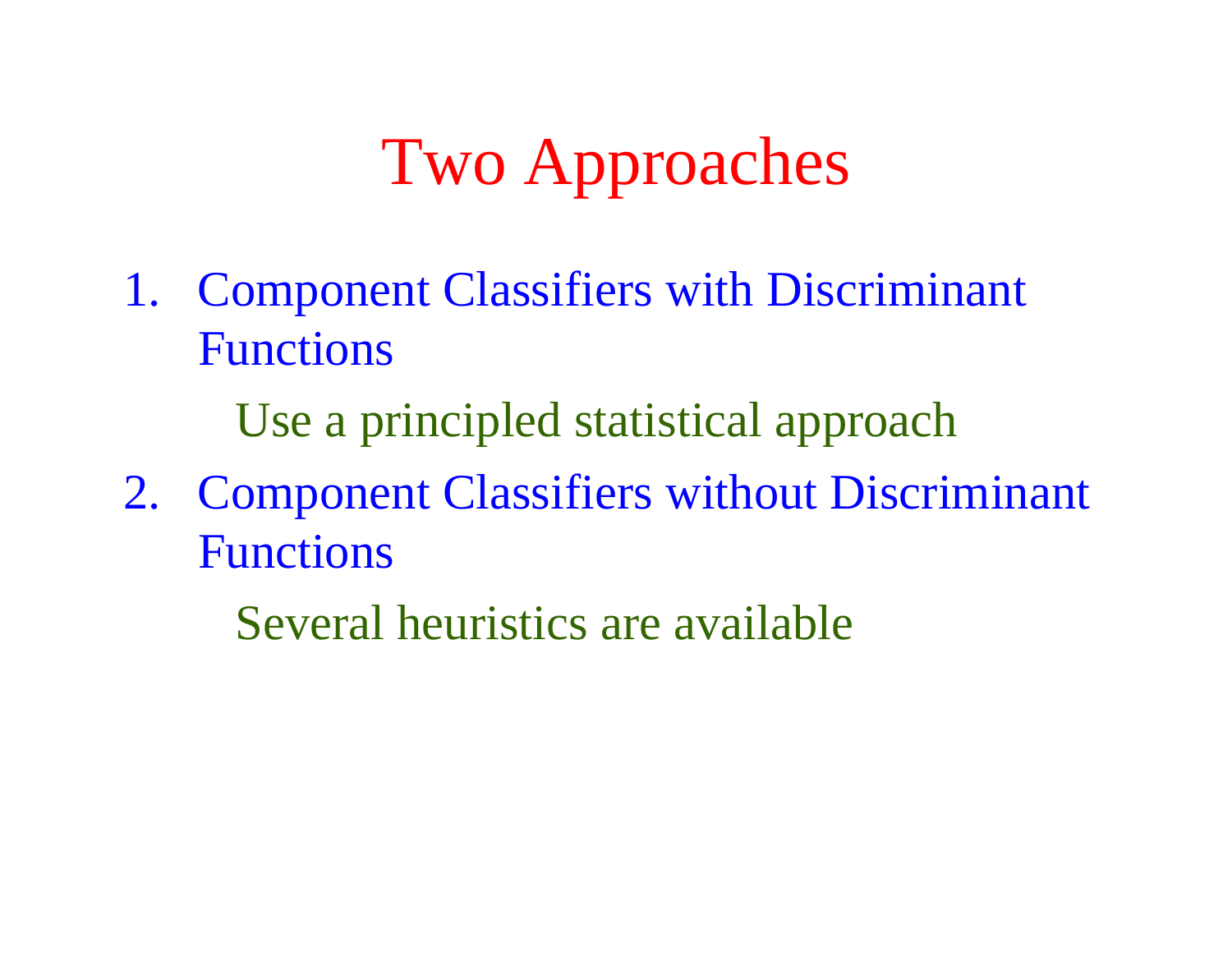## Mixture Model of Combination

- Each classifier tuned to its sub-distribution
- Each classifier outputs discriminant values
- Discriminant values are combined using weights for the components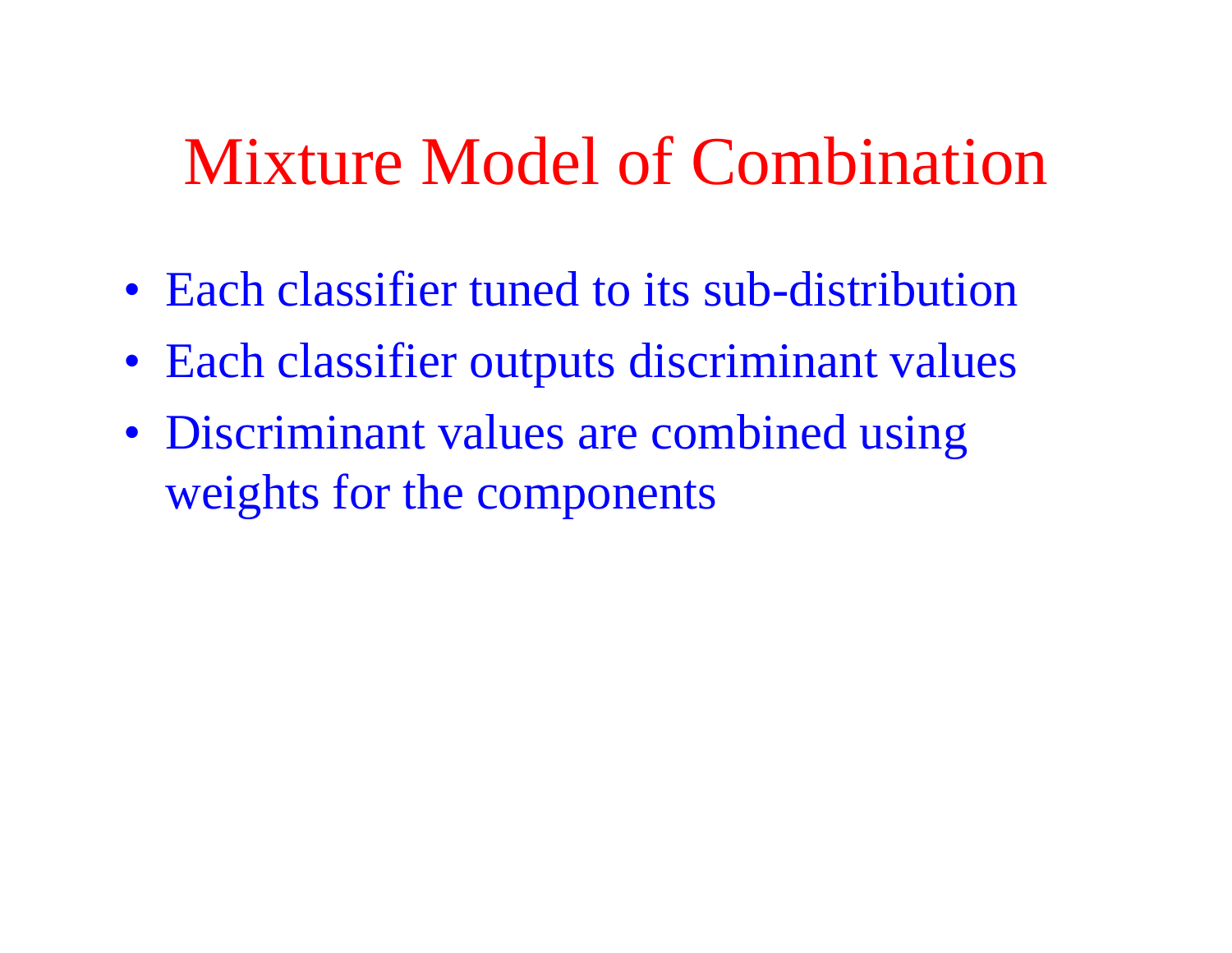## Classifier Ensemble

- Each component classifier trained in a different region of feature space
- Each component classifier provides probability estimates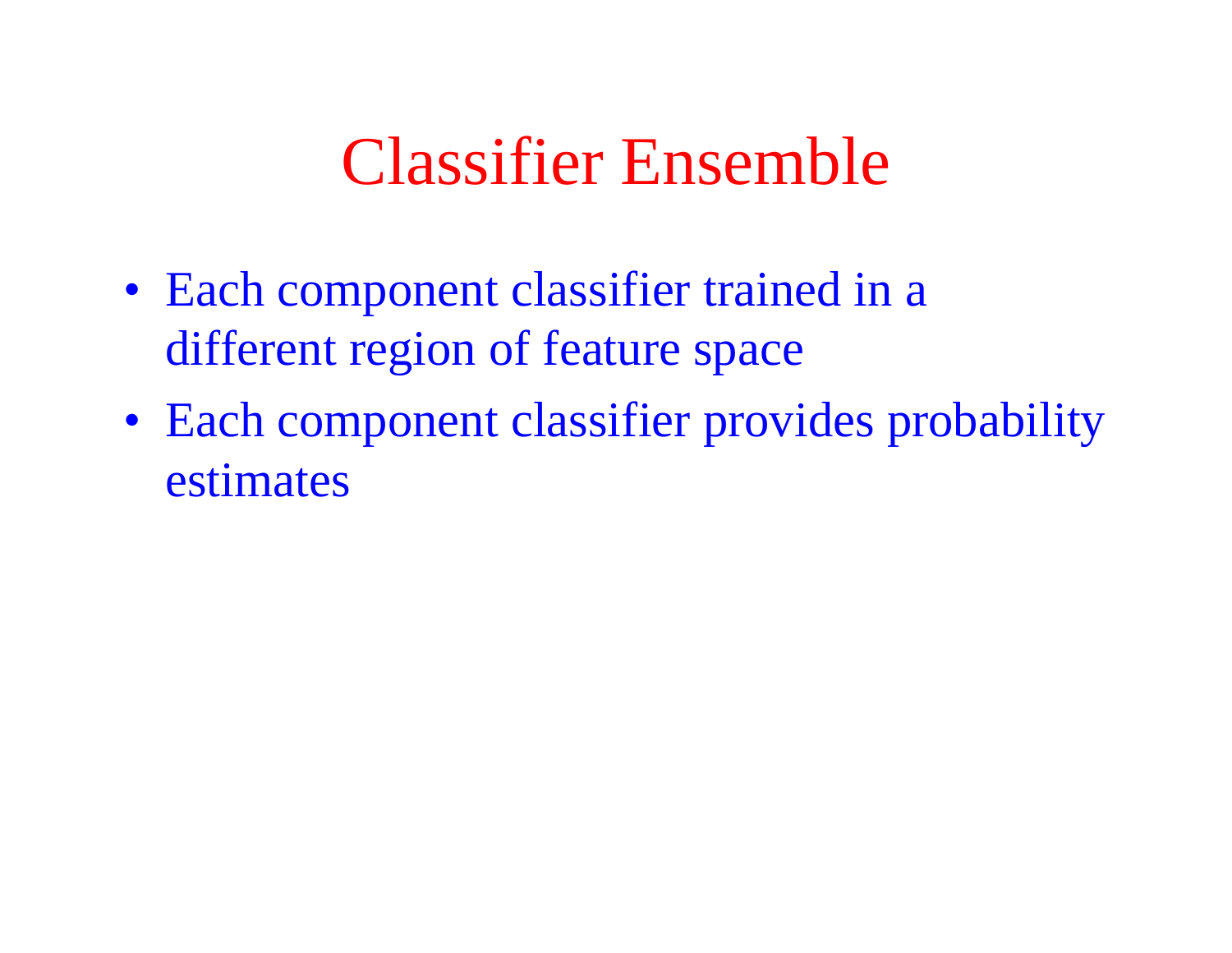### Architecture for Combining Classifiers

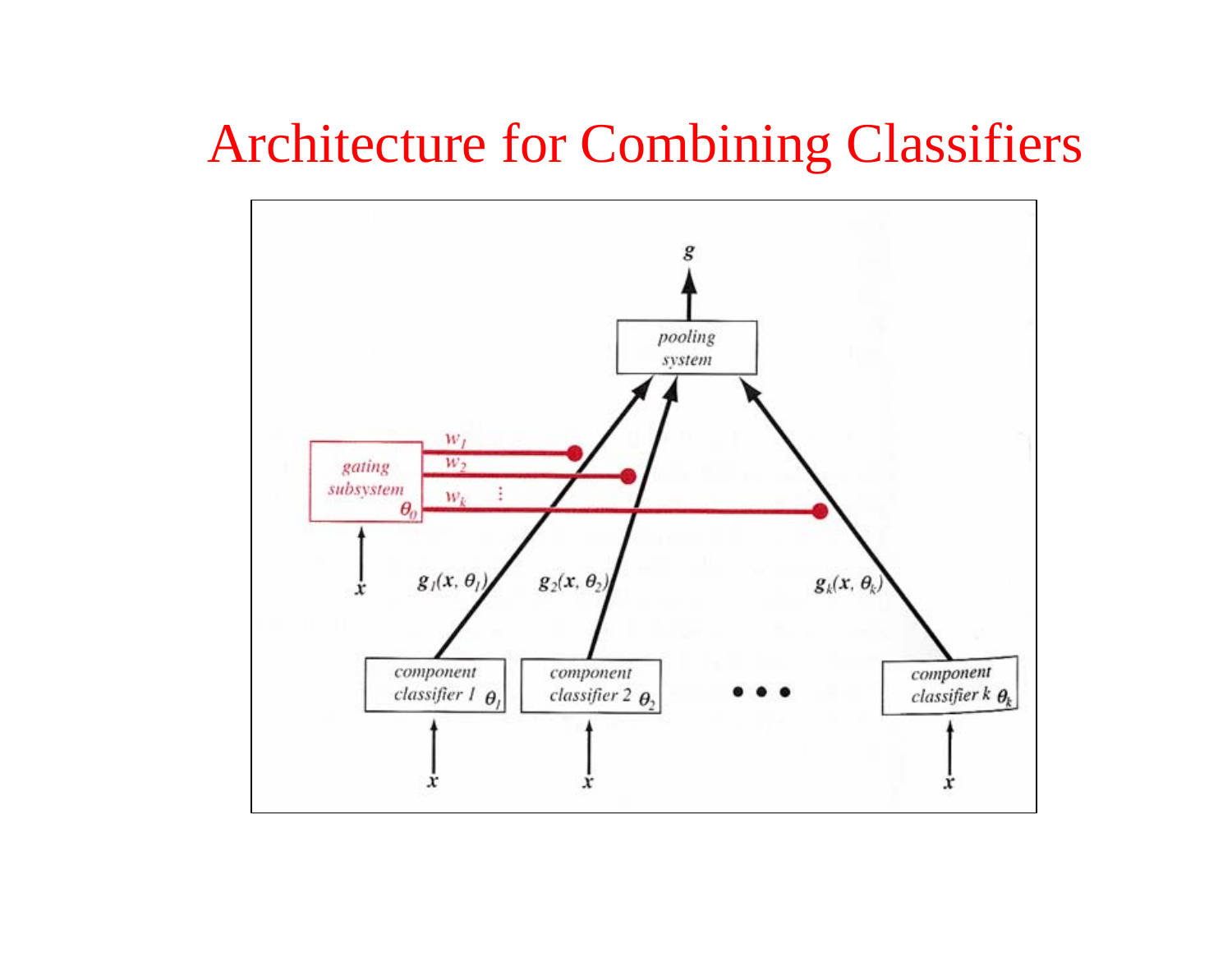## Mixture Model

- *k* classifiers corresponding to k component densities
- Classifier/component density(process indexed by *<sup>r</sup>*) chosen with probability

$$
P(r \,|\, x, \boldsymbol{\theta}_r^0)
$$

• Where  $\theta_r^0$  is a parameter vector that describes the state of the process *r*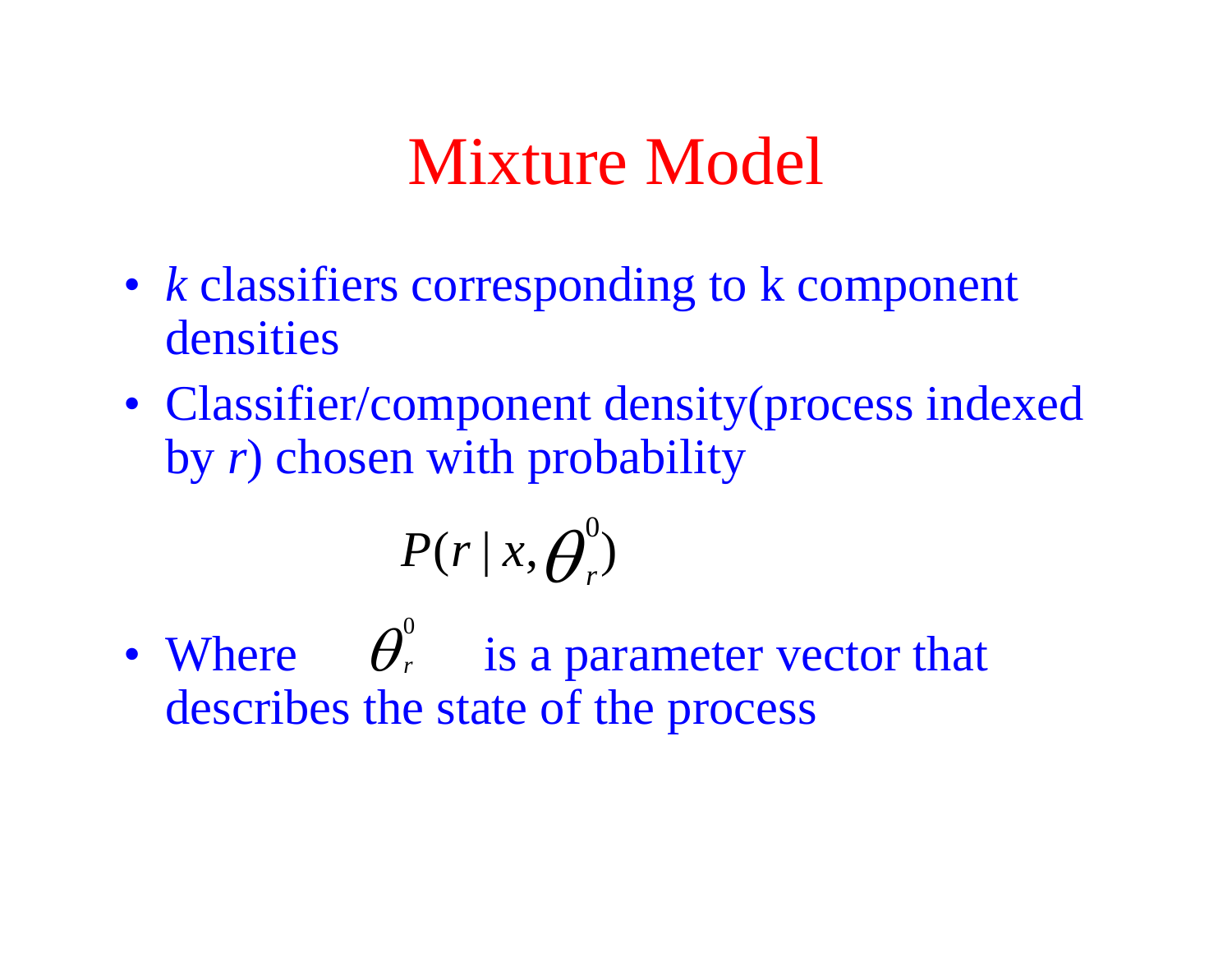#### Probability of producing a category is the sum over all the processes according to:  $\mathbf{1} \cdot \mathbf{1} \cdot \mathbf{1} \cdot \mathbf{1} \cdot \mathbf{1}$ label y

Mixture distribution



Vector of all relevant parameters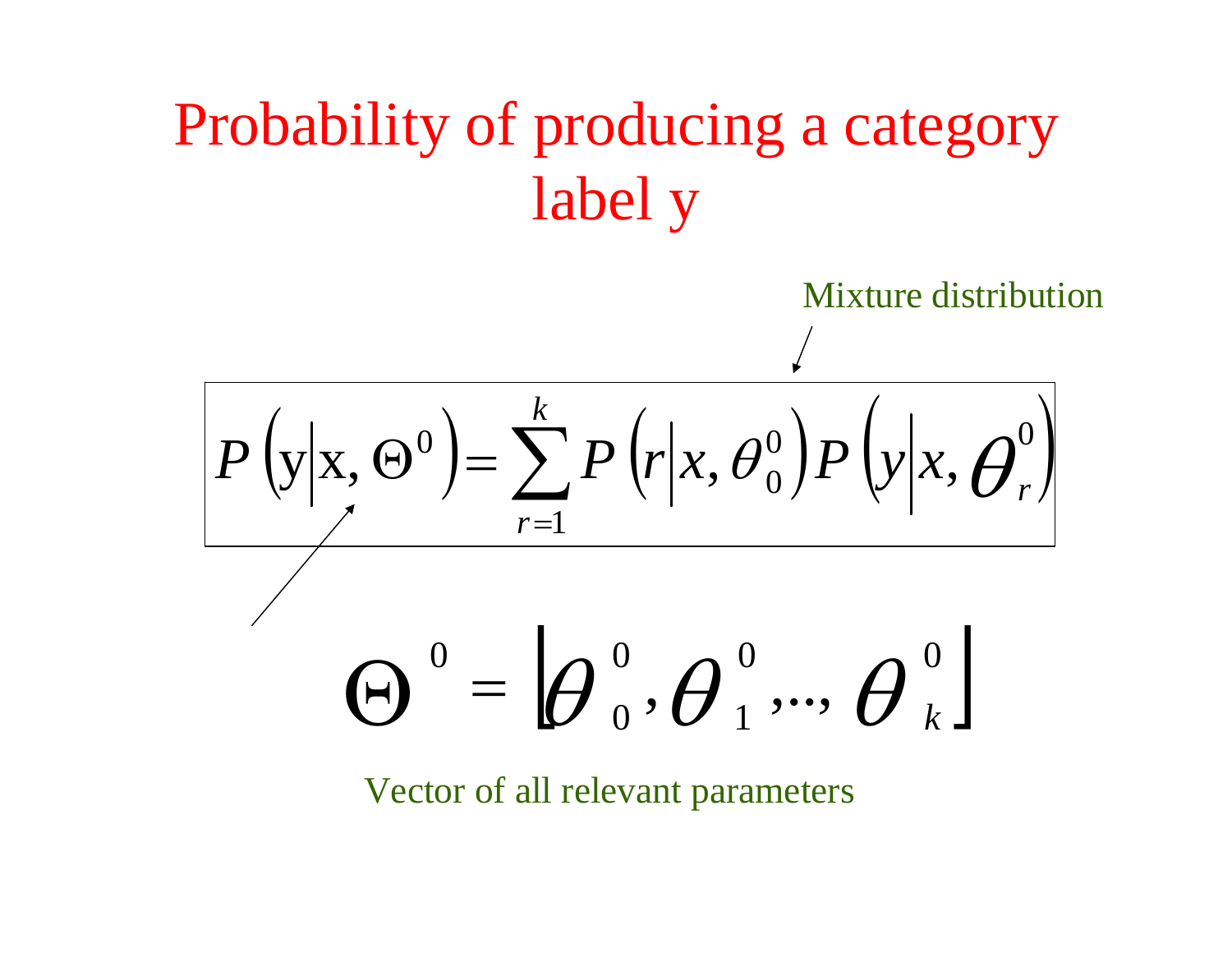### Discriminant Functions of Component Classifier *<sup>r</sup>*

$$
\sum_{j=1}^c g_{rj} = 1 \quad \text{for all } r.
$$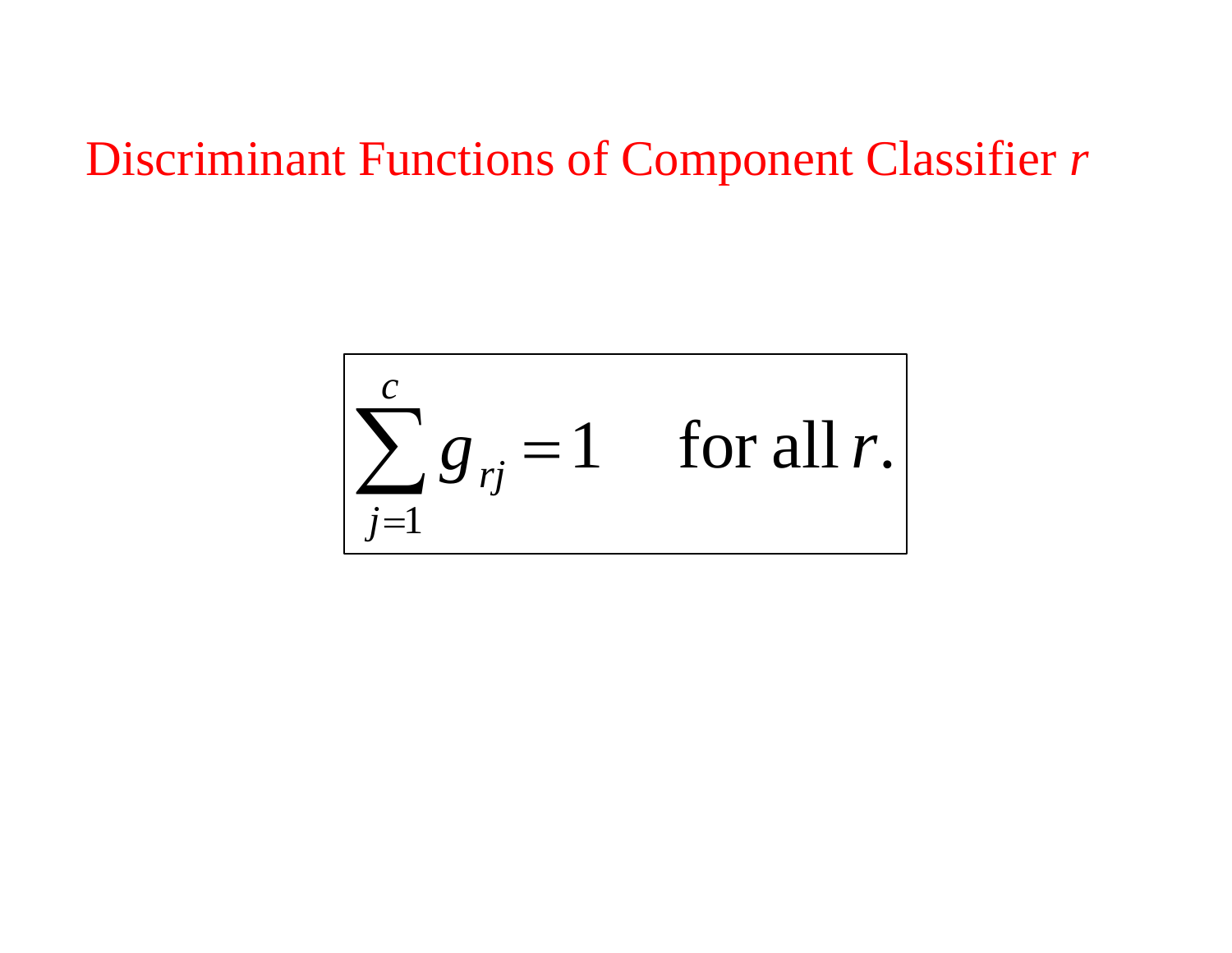#### $(r | x, \boldsymbol{\beta})$ **Conditional Mean of**  $P(r|x, \theta)$

Gating subsystem with weight parameters (All discriminant values of component classifier r are multiplied by a scalar  $w_r$ ) :

$$
\mu = \mathcal{E}[y|x,\theta^0_r] = \sum_{r=1}^k w_r \mu_r
$$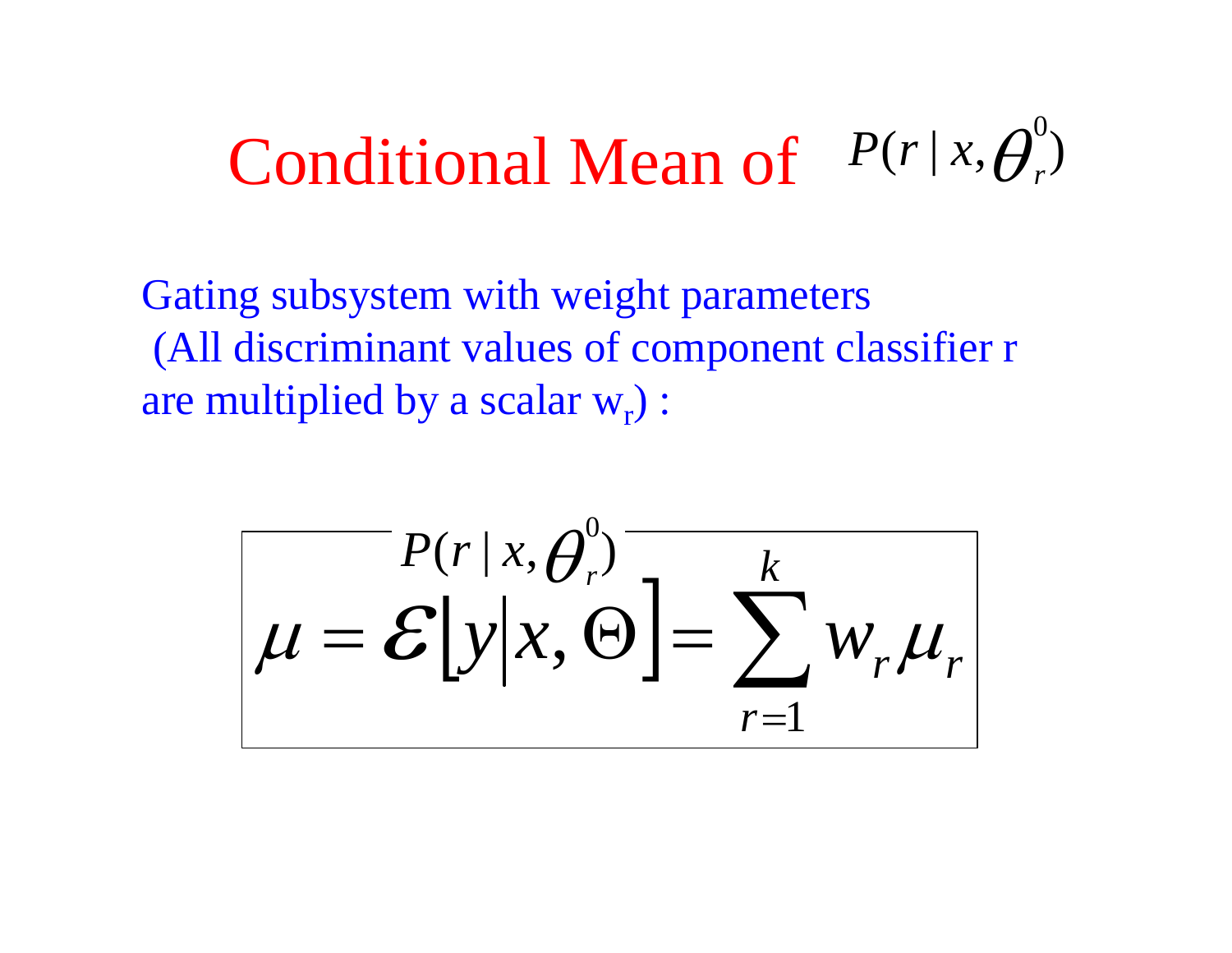### Parameter Estimation

Find parameters that maximize the log-likelihood function for n training patterns *x 1,..,x n* in D:

$$
l(\mathcal{D}, \Theta) = \sum_{i=1}^{n} \ln \left( \sum_{r=1}^{k} P(r | x^{i}, \theta_{0}) P(y^{i} | x^{i}, \theta_{r}) \right)
$$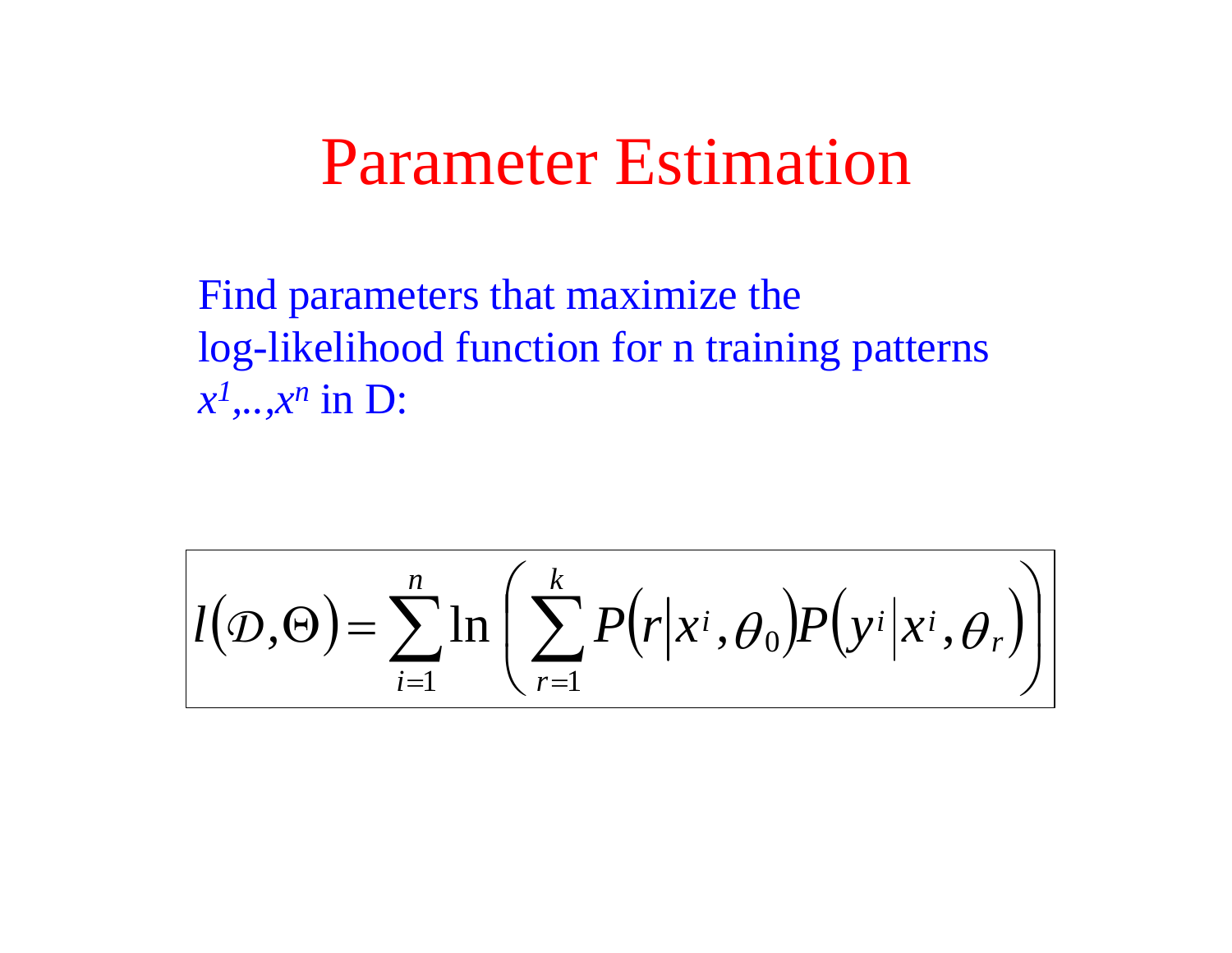### Use Gradient Descent on the Parameters

$$
\frac{\partial l(D, \Theta)}{\partial \mu_r} = \sum_{i=1}^n P(r|y^i, x^i) \frac{\partial}{\partial \mu_r} \ln[P(y^i|x^i, \theta_r)]
$$
  
for  $r = 1, ..., k$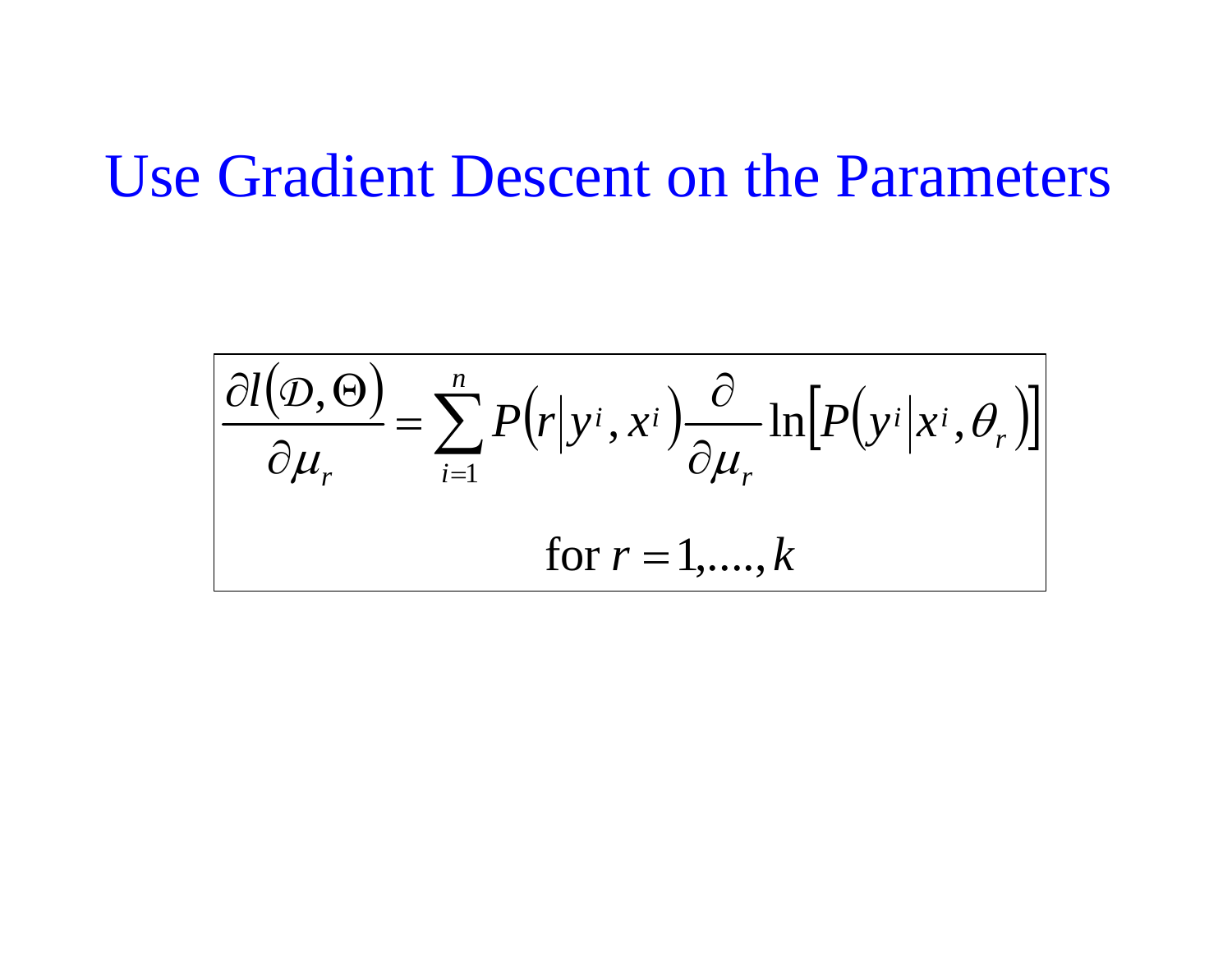### Gradient Descent moves prior probabilities to posterior probabilities

$$
\frac{\partial l(D,\Theta)}{\partial \mu_r} = \sum_{i=1}^n P(r|y^i, x^i) - w_r^i
$$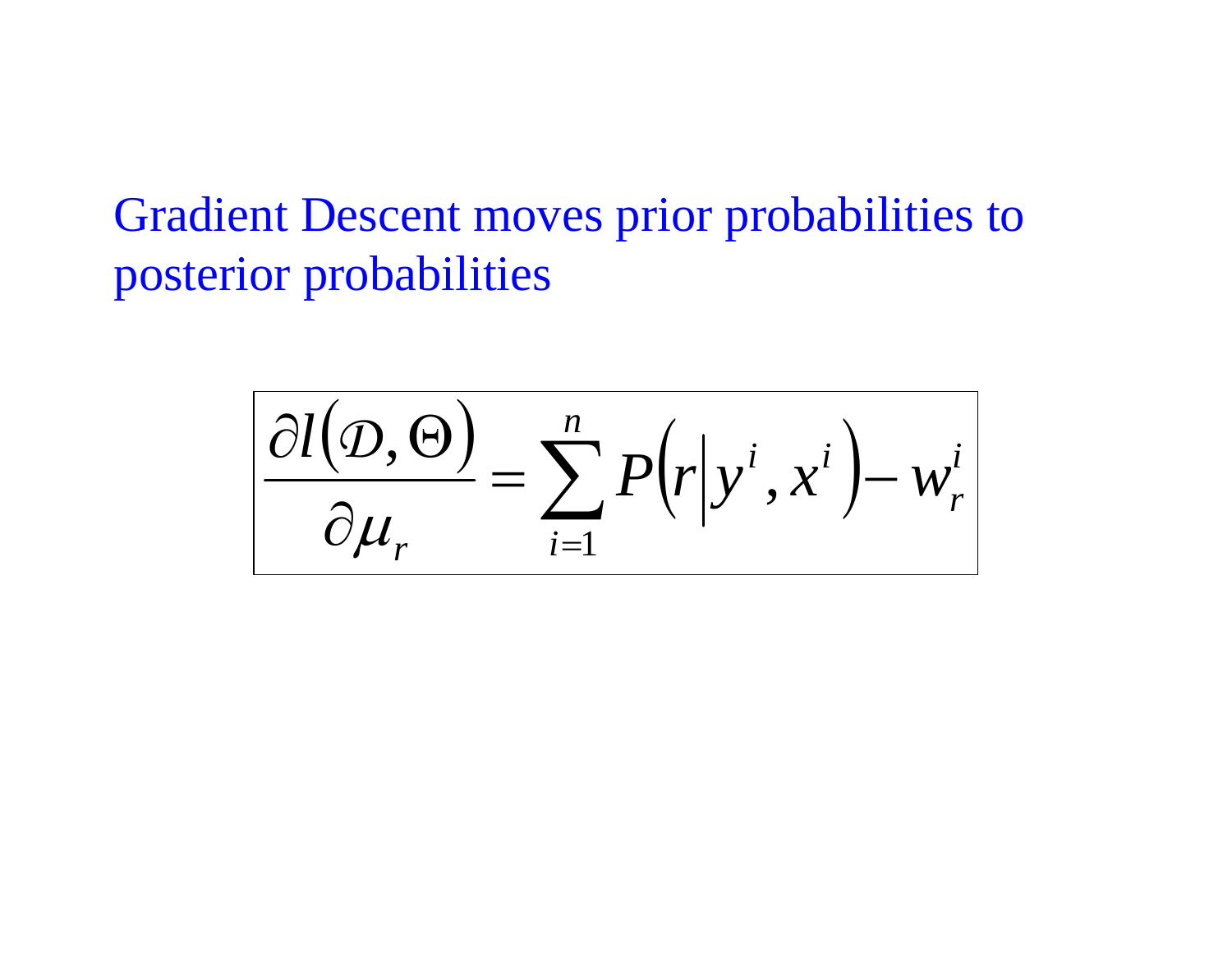## Winner Take All

 $g<sub>rj</sub>$ 

- Use the decision of the single component classifier that is most confident
- Has the largest discriminant value,
- Sub-optimal, easy to implement
- Can work well if classifiers are experts in separate regions of the input space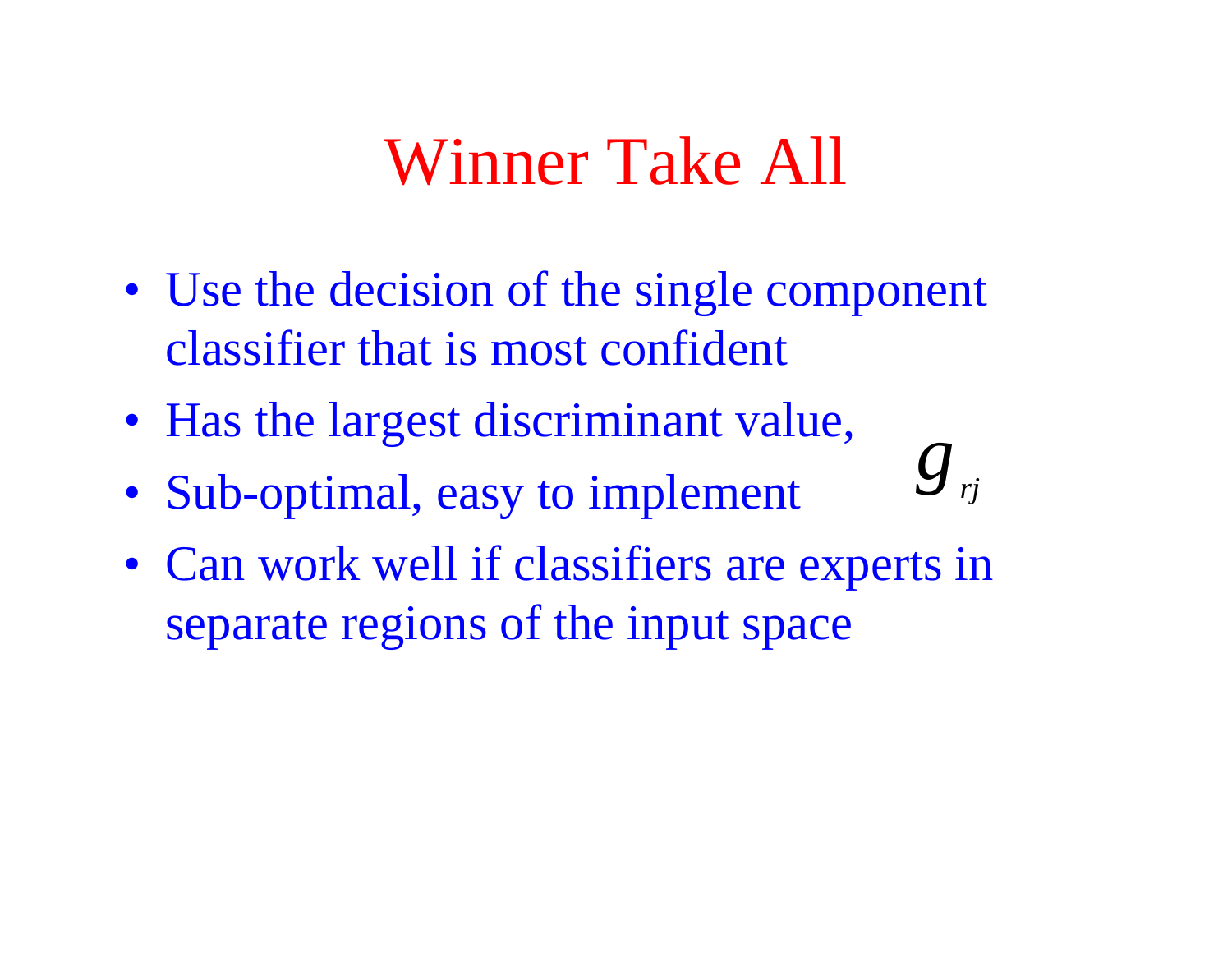### Component Classifiers Without Discriminants

- Wish to create ensemble classifier from highly trained component classifiers some of which may not compute discriminant functions
- Output values
	- Analog values, e.g., neural network
	- Rank order, e.g., k-nearest neighbor
	- One of c, e.g., rule-based system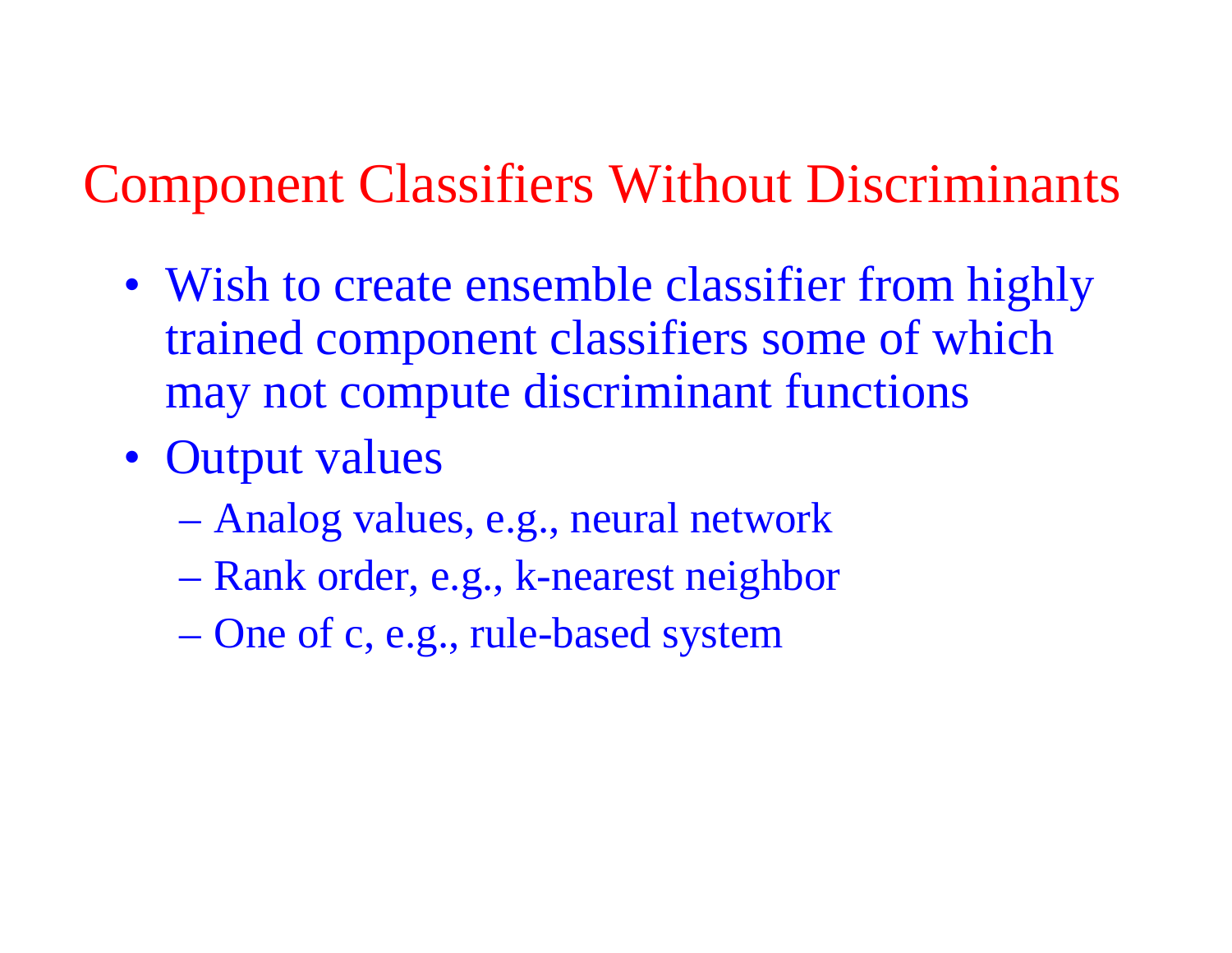### Conversion of Analog values  $g_i$  output by component classifiers to Discriminant Values using SOFTMAX transformation

~

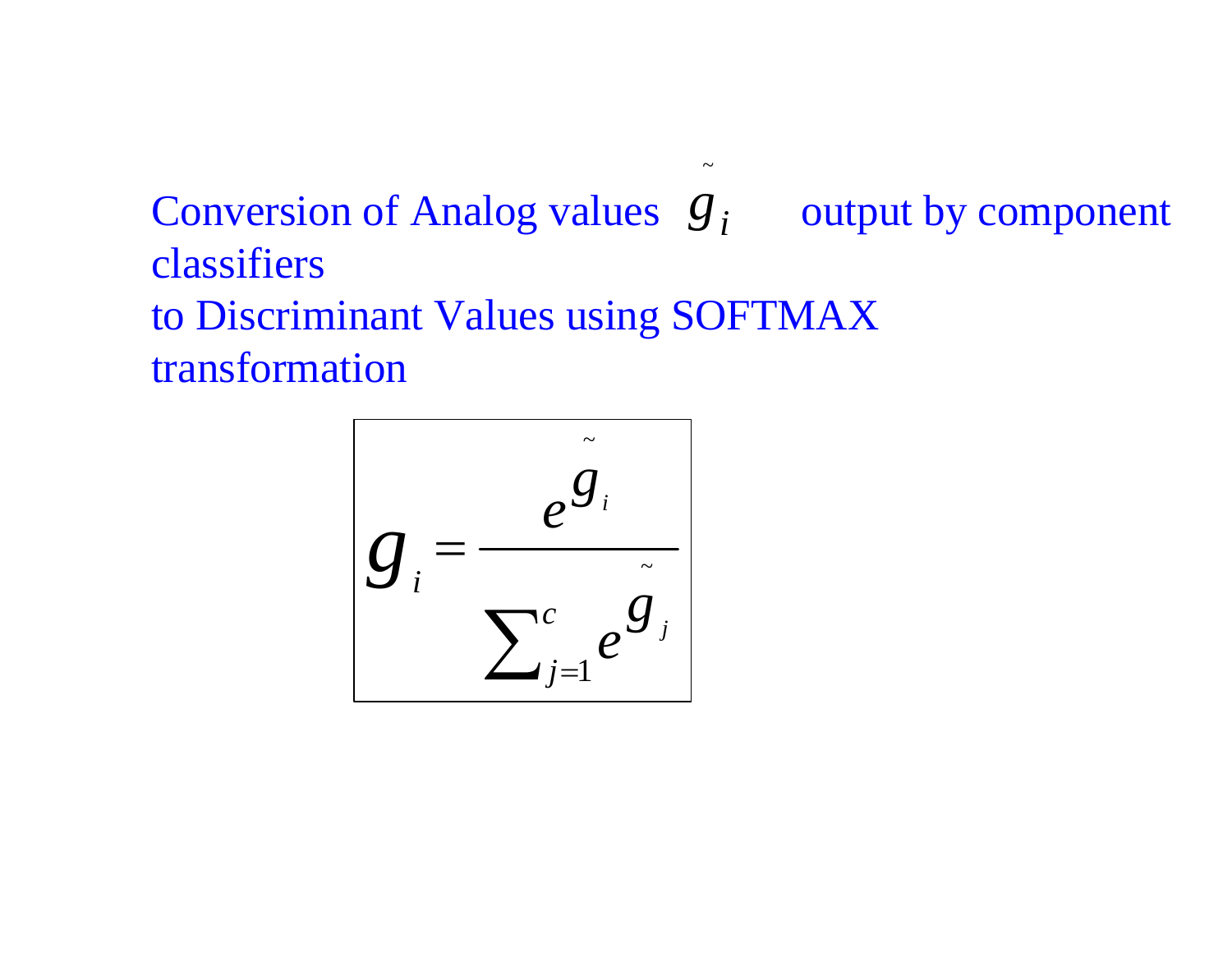Conversion of Rank Order values to Discriminant Values

Assume discriminant function islinearly proportional to rank order on the list

Resulting  $g_i$  should be normalized so that they sum to one

One of c:

If the output is a one-of-c representation, in which a single Category is identified, we let *gj=1.0* and *0.0* otherwise